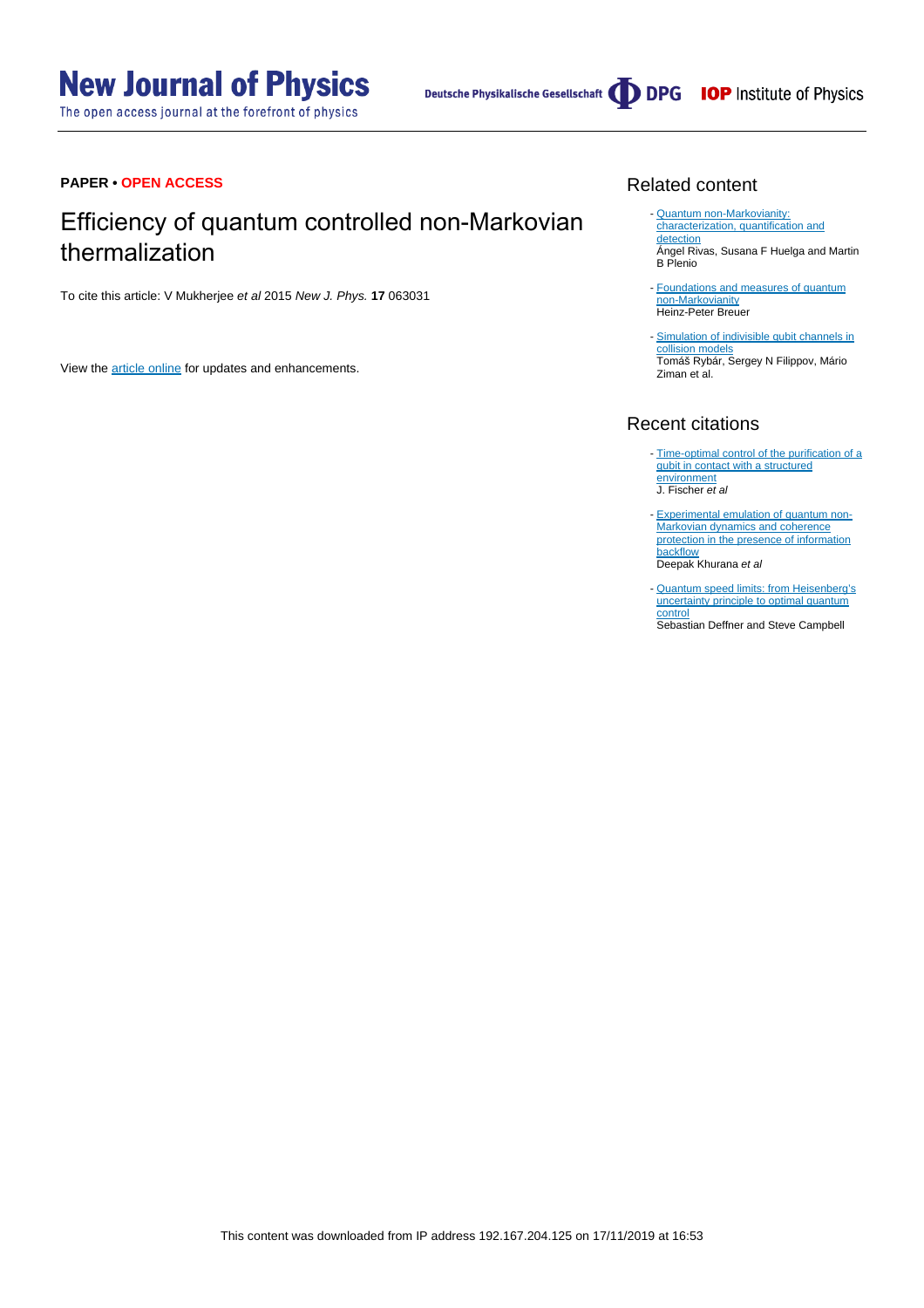# **New Journal of Physics**

The open access journal at the forefront of physics

E-mail: [victor.mukherjee@weizmann.ac.il](mailto:victor.mukherjee@weizmann.ac.il)

Deutsche Physikalische Gesellschaft **ODPG** 

**IOP** Institute of Physics

Published in partnership with: Deutsche Physikalische Gesellschaft and the Institute of Physics

# <span id="page-1-0"></span>CrossMark

#### OPEN ACCESS

RECEIVED 3 February 2015

REVISED 5 May 2015

ACCEPTED FOR PUBLICATION 26 May 2015

PUBLISHED 23 June 2015

Content from this work may be used under the terms of the [Creative](http://creativecommons.org/licenses/by/3.0) [Commons Attribution 3.0](http://creativecommons.org/licenses/by/3.0) **licence** 

Any further distribution of this work must maintain attribution to the author(s) and the title of the work, journal citation and DOI.



# Abstract

PAPER

We study optimal control strategies to optimize the relaxation rate towards the fixed point of a quantum system in the presence of a non-Markovian (NM) dissipative bath. Contrary to naive expectations that suggest that memory effects might be exploited to improve optimal control effectiveness, NM effects influence the optimal strategy in a non trivial way: we present a necessary condition to be satisfied so that the effectiveness of optimal control is enhanced by NM subject to suitable unitary controls. For illustration, we specialize our findings for the case of the dynamics of single qubit amplitude damping channels. The optimal control strategy presented here can be used to implement optimal cooling processes in quantum technologies and may have implications in quantum thermodynamics when assessing the efficiency of thermal micro-machines.

Efficiency of quantum controlled non-Markovian thermalization

Keywords: optimal control of quantum systems, open quantum systems, non-Markovian dynamics, quantum speed limit

V Mukherjee $^{1,2}$ , V Giovannetti $^{1}$ , R Fazio $^{1,3}$ , S F Huelga $^{4}$ , T Calarco $^{2}$  and S Montangero $^{2}$ 

<sup>1</sup> NEST, Scuola Normale Superiore & Istituto Nanoscienze-CNR, I-56126 Pisa, Italy<br><sup>2</sup> Instituto for Complex Quantum Systems & IOST, Universität Ulm, D. 80060 Ulm <sup>2</sup> Institute for Complex Quantum Systems & IQST, Universität Ulm, D-89069 Ulm, Germany<br><sup>3</sup> Contra for Quantum Technologies, National University of Singapore, 117543, Singapore <sup>3</sup> Centre for Quantum Technologies, National University of Singapore, 117543, Singapore <sup>4</sup> Institut für Theoretische Physik & IQST, Universität Ulm, D-89069 Ulm, Germany

# 1. Introduction

Controlling quantum systems by using time-dependent fields [[1\]](#page-8-0) is of primary importance in different branches of science, ranging from chemical reactions  $[2, 3]$  $[2, 3]$  $[2, 3]$  $[2, 3]$  $[2, 3]$ , NMR  $[4]$  $[4]$  $[4]$ , molecular physics  $[5]$  $[5]$  to the emergent quantum technologies [[6](#page-8-0)–[8](#page-8-0)]. Investigations on optimal control of open quantum systems mostly focus on memoryless environments [\[9](#page-9-0)–[11\]](#page-9-0) and specifically on those situations where the reduced dynamics can be described by a Markovian master equation of the Lindblad form  $[12]$  $[12]$  $[12]$ . In this context, optimal control applications to open quantum systems have been explored in different settings [\[5](#page-8-0), [13](#page-9-0)–[18](#page-9-0)] and recently the ultimate limits to optimal control dictated by quantum mechanics in closed and open systems  $[19-22]$  $[19-22]$  $[19-22]$  $[19-22]$  and the complexity of dealing with many-body systems [[23](#page-9-0)–[25\]](#page-9-0) have been determined. Time-optimal quantum control has been extensively discussed for one qubit systems in a dissipative environment  $[9, 26]$  $[9, 26]$  $[9, 26]$  $[9, 26]$  $[9, 26]$  and the optimal relaxation times determined in [[27](#page-9-0)]. These studies might have both fundamental and practical applications, for example in assessing the ultimate efficiency of quantum thermal machines [\[28\]](#page-9-0), or to implement fast cooling schemes which have already proven to be advantageous [\[29,](#page-9-0) [30](#page-9-0)].

However, introducing a Markovian approximation requires some constraints on system and environment, which may not be valid in general [\[31,](#page-9-0) [32](#page-9-0)]. Consequently, incorporating non-Markovian (NM) effects of the environment, in a sense that will be defined more precisely below, might be a necessity in a many experimental situations. Recently, the possible influence of memory effects on the orthogonality catastrophe [\[33\]](#page-9-0), on quantum speed of evolution [\[34\]](#page-9-0) and on quantum control [[35](#page-9-0), [36](#page-9-0)] have been analyzed. Here, we present a study of the optimal control strategies to manipulate quantum systems in the presence of NM dissipative baths and compare the performance of optimal control with the case of operating subject to a Markovian (M) environment.

Intuitively, the absence of memory effects in the dynamics of open quantum systems is linked to the possibility of identifying well separated time scales in the evolution of system and environment. Recently, a number of proposals have been put forward to quantitatively characterize this effect in terms of explicit NM measures [\[37](#page-9-0)–[40](#page-9-0)]. In this light, one can define an evolution to be Markovian if described by a quantum dynamical semigroup (time-homogeneous Lindbladian evolution) [[41](#page-9-0)], which would be the traditional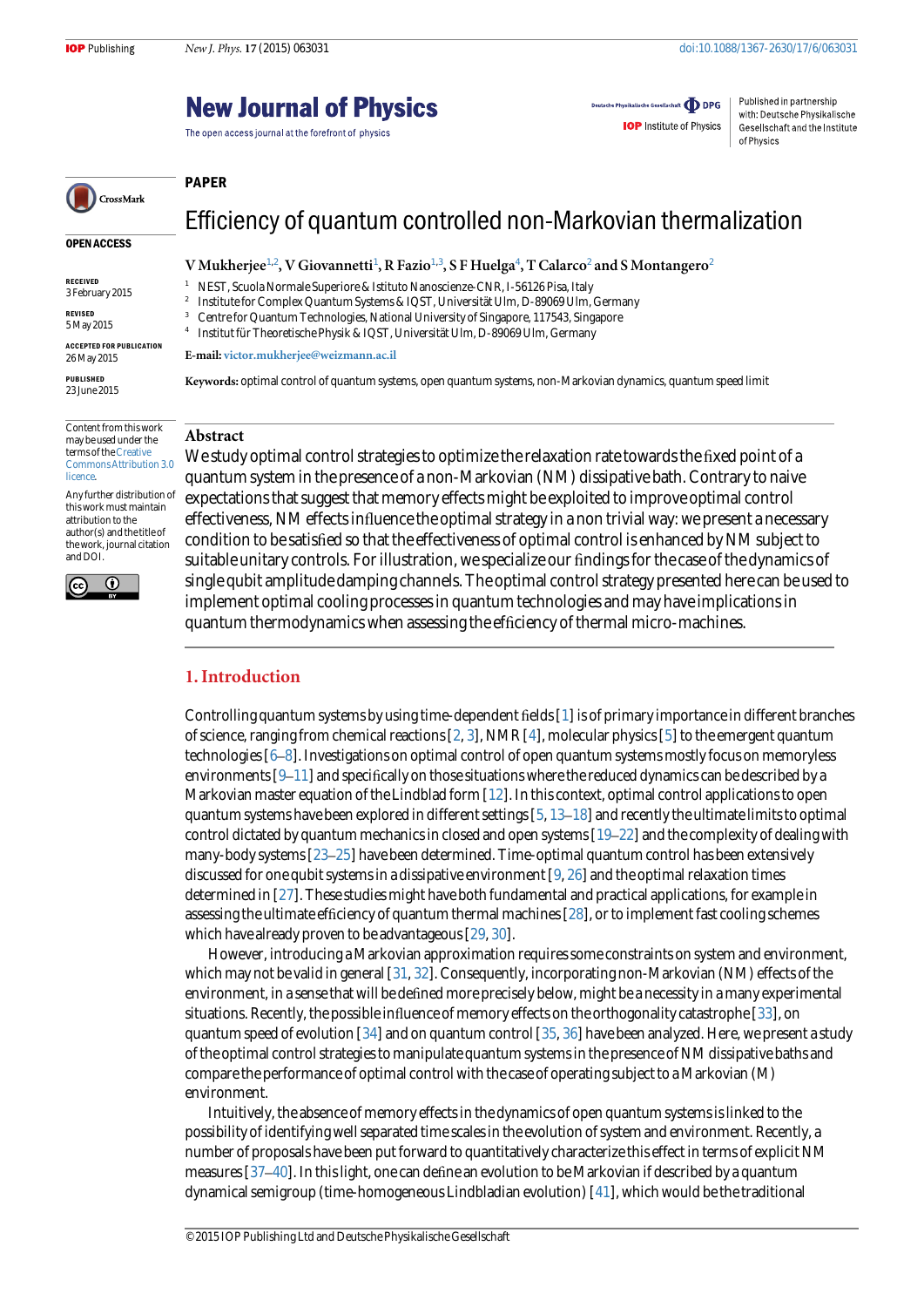<span id="page-2-0"></span>Markovianity considered in most previous work on open system control. However, other definitions encompass this as a special case while allowing for more general, non-homogeneous generators, albeit still ensuring the divisibility of the associated dynamical map and the unidirectionality of the system–environment information flow, and therefore the absence of memory effects in the dynamics of the system [\[42](#page-9-0)–[45\]](#page-9-0). Relevant for our analysis is the definition of Markovian evolution in terms of the divisibility of the associated dynamical map [[46](#page-9-0)]. When the dynamics is parametrized using a time-local master equation, the requirement of trace and hermiticity preservation, yields a generator of the form

$$
\dot{\rho}_s(t) = -i \Big[ H_s(t), \, \rho(t) \Big] + \bar{\mathcal{L}}(t) (\rho(t)) \n= -i \Big[ H_s(t), \, \rho(t) \Big] + \sum_k \gamma_k(t) \Big( A_k(t) \rho(t) A_k^{\dagger}(t) \n- \frac{1}{2} \{ A_k^{\dagger}(t) A_k(t) \rho(t) \} \Big), \tag{1}
$$

where  $\bar{\cal L}$  (*t*) is a time dependent Lindblad superoperator,  $\gamma_k(t)$  are generalized (i.e. not necessarily positive) decay rates, the  $A_k(t)$ 's form an orthonormal basis for the operators for the system, see e.g. [\[47\]](#page-9-0) (hereafter  $\hbar$  has been set equal to one for convenience) and  $H<sub>s</sub>(t)$  is the effective Hamiltonian acting on the system. Equation (1) generalizes the familiar Lindbladian structure to include NM effects while maintaining a time-local structure. However, apart from same special cases, it not known which are the conditions which  $H_s(t)$ ,  $A_k(t)$ , and  $\gamma_k(t)$  have to satisfy in order to guarantee complete positivity  $(CP)$  [[47](#page-9-0)–[51](#page-9-0)], i.e. the fundamental prerequisite which under fairly general assumptions is needed to describe a proper quantum evolution [[31](#page-9-0), [32\]](#page-9-0). In what follows we will focus on a simplified scenario where the  $\gamma_k(t)$ 's either are null or coincide with an assigned function  $\gamma(t)$ , and where the  $A_k(t)$ 's are explicitly time-independent. Accordingly, in the absence of any control Hamiltonian applied during the course of the evolution, we assume a dynamical evolution described by the equation

$$
\dot{\rho}(t) = \gamma(t)\mathcal{L}(\rho(t)),\tag{2}
$$

where  $\mathcal L$  is a (time-independent) Lindblad generator characterized by having a unique fixed point  $\rho_{\rm fp}$  (i.e.  $\mathcal{L}(\rho) = 0$  iff  $\rho = \rho_{\text{fn}}$ ). For this model, in the absence of any Hamiltonian term (i.e.  $H_s(t) = 0$ ) CP over a time interval  $[0, T]$  is guaranteed when  $[48]$  $[48]$  $[48]$ 

$$
\int_0^t \gamma(t')dt' \ge 0, \qquad \forall t \in [0, T], \tag{3}
$$

while divisibility (i.e., Markovianity) is tantamount to the positivity of the single decay rate at all times  $[47]$  $[47]$ : if there exists a time interval where  $\gamma(t)$  becomes negative, the ensuing dynamics is no longer divisible and the evolution is NM. In this context we will assume a control Hamiltonian  $H_s(t)$  to represent time-localized infinitely strong pulses, which induce instantaneous unitary transformations at specific control times. This corresponds to writing  $H_s(t) = \sum_j \delta(t-t_j) \theta_s^{(j)}$ , where  $\theta_s^{(j)}$  are time independent operators which act impulsively on the system at  $t = t_j$  ( $\delta(t)$  being the Dirac delta-function), at which instants one can neglect the contribution from the non-unitary part, and represent the master equation by  $\dot{\rho}(t) \approx -i[H_s(t), \rho(t)]$ . Therefore the resulting dynamics is described by a sequence of free evolutions induced by the noise over the intervals  $t \in [t_j, t_{j+1}]$  interweaved with unitary rotations  $U_j = \exp[-\mathrm{i}\theta_s^{(j)}]$ , i.e.

$$
\rho(t) = \mathcal{U}_{fin} \circ \mathcal{D}_j \circ \mathcal{U}_j \circ \mathcal{D}_{j-1} \circ \cdots
$$
  

$$
\cdots \circ \mathcal{U}_1 \circ \mathcal{D}_0 \circ \mathcal{U}_{in} (\rho(0)),
$$
 (4)

where  $D_j = \exp\left[\int_{t_j}^{t_{j+1}} \tilde{\mathcal{L}}(t)\right]$ *j*  $\mathcal{D}_j = \exp \left[ \int_{t_j}^{t_{j+1}} \tilde{\mathcal{L}} \left( t \right) \right]$ ,  $\mathcal{U} \left( \cdots \right) = U \left( \cdots \right) U^\dagger$  and '∘' is the composition of super-operators. When only two control pulses are applied (the first  $v_{in}$  at the very beginning and the second  $v_{fin}$  at the very end of the temporal evolution), the non-unitary evolution is described by equation (2) and CP of the trajectory (4) is automatically guaranteed by equation (3), the scenario corresponding to the realistic case where one acts on the system with very strong control pulses at the state preparation stage and immediately before the measuring stage. When more  $\mathcal{U}_i$ 's are present, the situation however becomes more complex. There is no clear physical prescription which one can follow to impose the associated dynamics on the system at least when the dissipative evolution is assumed to be NM. Consider for instance the case  $\mathcal{U}_{fin} \circ \mathcal{D}_1 \circ \mathcal{U}_1 \circ \mathcal{D}_0 \circ \mathcal{U}_{in}(\rho(0))$ , where  $\mathcal{U}_1$  is a non-trivial unitary. Even admitting that the latter is enforced by applying at time  $t_1$  a strong instantaneous control pulse, there is absolutely no clear evidence that the open dynamics for  $t \geq t_1$  should be still described by the same generalized Lindbladian  $\gamma(t) \mathcal{L}$ , the system environment being highly sensitive to whatever the system itself has experienced in its previous history.

We note that in a more realistic scenario, any control pulse will have a non-zero width *δt* in time. Clearly, a sufficiently large *δt* can invalidate the assumption of applying control pulses only at the very beginning and the very end, thereby modifying the dynamics significantly as described above. However, one can expect the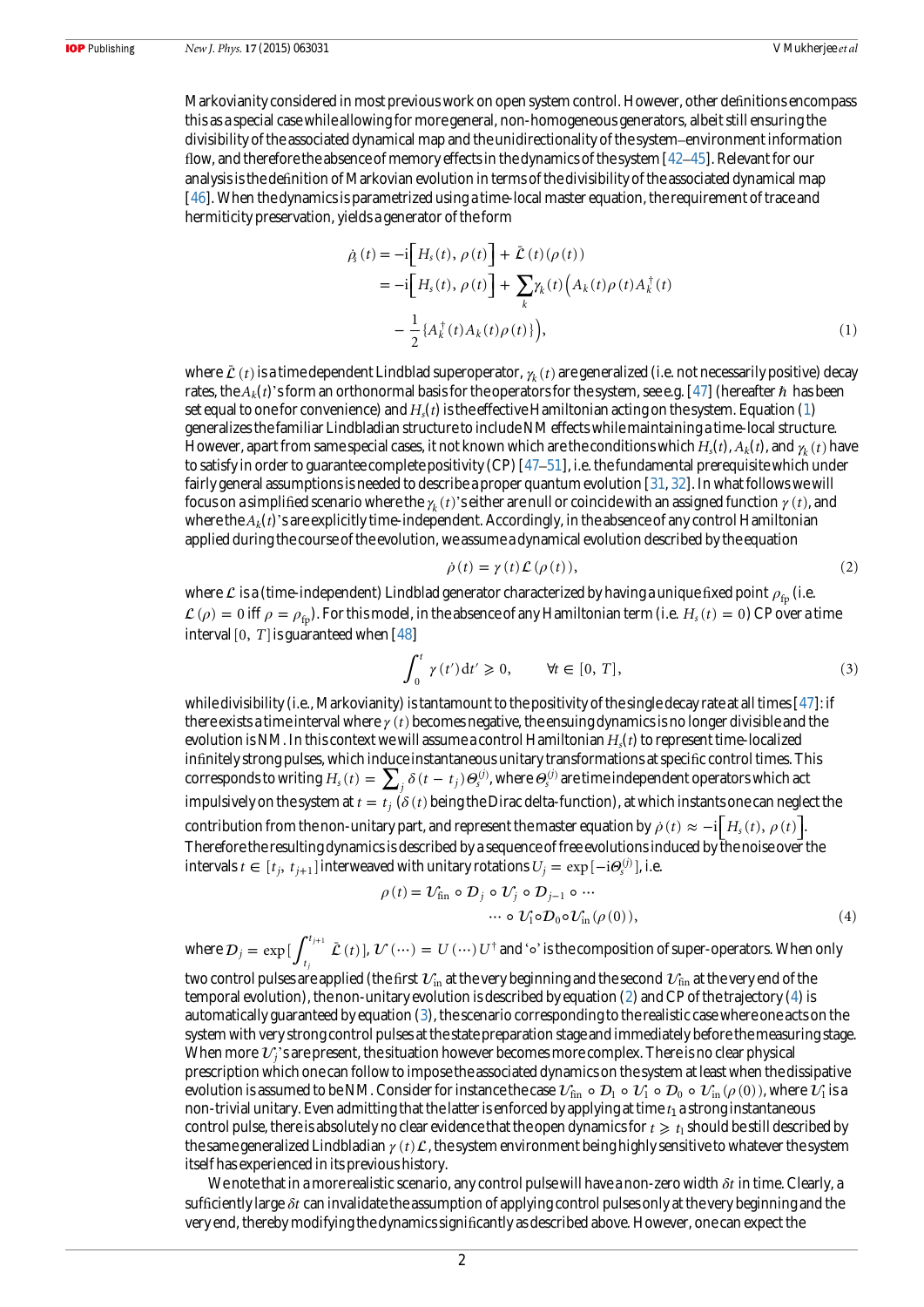

<span id="page-3-0"></span>Figure 1. Schematic diagram of NM dynamics in class A (red line) and class B (black line). The instantaneous trace distance  $d(t) = ||\rho(t) - \rho_{fp}||$  starts increasing only after the system reaches the fixed point when  $|\gamma_t| \to \infty$  in case of class A, while it shows oscillatory behavior even before it reaches the fixed point in case of class B. In comparison dynamics for a M channel is shown by the blue line where  $d(t)$  decreases monotonically and assymptotically to  $d(t \to \infty) = 0$ . The speedup obtained by M dynamics is always bigger than that obtained for the NM one, i.e.,  $R^{\rm A}_{\rm M}/R^{\rm A}_{\rm NM}\geqslant1$  in case the NM evolution is of class A, while the Markovian limit can be surpassed by NM of class B.

assumption of instantaneous pulses to be valid as long as *δt* is negligible compared to the time scale associated with the dynamics in absence of any control.

Keeping in mind the above limitations, in this work we attempt for the first time a systematic study of optimal control protocols which would allow one to speed up the driving of a generic (but known) initial state  $\rho$  (0) toward the fixed point  $\rho_{\rm fr}$  of the bare dissipative evolution for the model of equation [\(2](#page-2-0)) which explicitly includes NM effects. We arrive at the quantum speed limit times when application of only two control pulses  $v_{in}$ and  $v_{fin}$ , at initial and final times respectively, is enough to follow the optimal trajectory. On the other hand, we present lower bounds to the same when optimal control strategy demands unitary pulses at intermediate times as well. We show that the efficiency of optimal control protocols is not determined by the M/NM divide alone but it depends drastically on the behavior of the NM channel: if the system displays NM behavior before reaching the fixed point for the first time, NM effects might be exploited to obtain an increased optimal control efficiency as compared to the M scenario. On the contrary, NM effects are detrimental to the optimal control effectiveness if information back-flow occurs only *after* the system reaches the fixed point (see figure 1). These results are valid irrespective of the detailed description of the system, i.e. its dimension, Hamiltonian, control field, or the explicit form of the dissipative bath.

# 2. The model

The divisibility measure for the model equation ([2\)](#page-2-0) is equivalent to the characterization of memory effects by means of the time evolution of the trace distance [[52](#page-9-0)]. This provides an intuitive characterization of the presence of memory effects in terms of a temporary increase in the distinguishability of quantum states as a result of an information back-flow from the system and into the environment that is absent when the evolution is divisible [[53](#page-9-0)]. As a result, a divisible evolution for which the single decay rate  $\gamma(t) \geq 0$  at all times will exhibit a monotonic decrease of the trace distance of any input state towards a (assumed to be unique) fixed point  $ρ<sub>fn</sub>$  of the Lindblad generator  $\mathcal{L}[54]$  $\mathcal{L}[54]$  $\mathcal{L}[54]$ . On the contrary, as illustrated in figure 1, the behavior of the trace distance can be non-monotonic when the dynamics is NM. In this case, there exist time interval(s) where *γ* (*t*) becomes negative. Denoting by  $d(t) = ||\rho(t) - \rho_{fp}||$  the trace distance between  $\rho(t)$  and the fixed point  $\rho_{fp}$ , it straightforwardly follows that  $d(t) \leq 0 \forall t$  in the M limit. Looking at this quantity one can classify NM dynamics into two distinct classes (see figure 1): the first one (class A) is defined by those dynamics where the system reaches the fixed point at time  $T_F$  before  $\gamma(t)$  changes sign i.e.,  $\gamma(t) \geq 0$  and  $\dot{d}(t) \leq 0$  for  $0 \leq t < T_F$ . In this case, the NM dynamics reaches the fixed point  $\rho_{\rm fb}$  and then start to oscillate. On the other hand, class B dynamics is characterized by  $\gamma(t)$  that changes sign (and correspondingly  $\dot{d}(t) > 0$ ) at some time  $t < T_F$ , that is the solutions of the equation  $\gamma(t_s) = 0$  are such that  $t_s < T_F$  for at least one s. In contrast, in the M dynamics  $d(t)$ always decreases monotonically and asymptotically to  $d(t \to \infty) = 0$ .

NM channels of class A/B arise from different physical implementations. As an illustration, the damped Jaynes–Cummings model exemplifies a class A dynamics. Here a qubit is coupled to a single cavity mode which in turn is coupled to a reservoir consisting of harmonic oscillators in the vacuum state (see equation  $(6)$  $(6)$  $(6)$ ) [[31](#page-9-0), [55](#page-9-0)– [57\]](#page-9-0). On the other hand, dynamics similar to class B can arise for example in a two level system in contact with an environment made of another two level system, as realized recently in an experimental demonstration of NM dynamics [\[58\]](#page-9-0).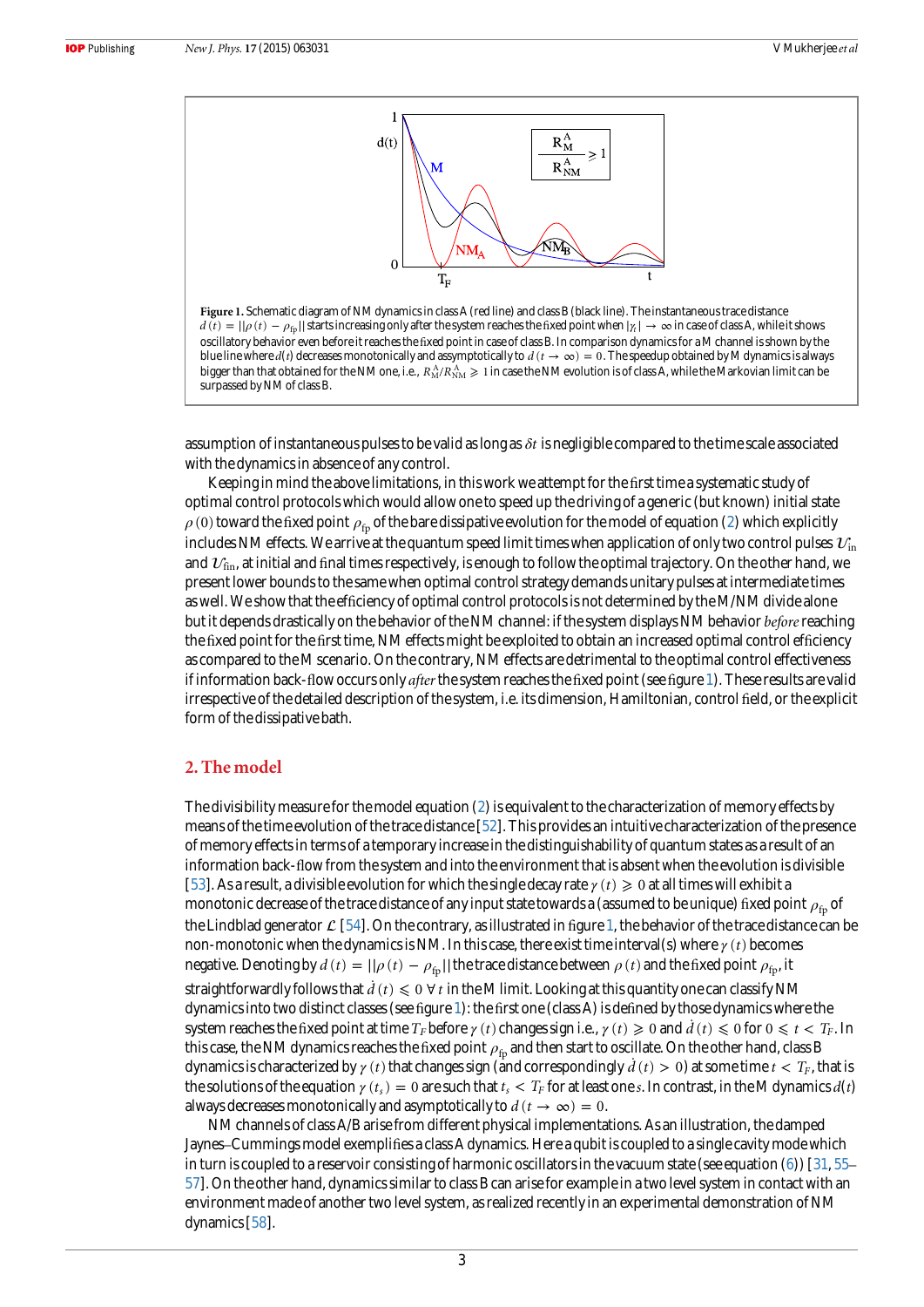<span id="page-4-0"></span>As we will see hereafter, the difference between class A and B appears to drastically affect the performance of any possible optimal control strategy to improve the speed of relaxation of the system towards the fixed point.

We assume full knowledge of the initial state and we allow for an error tolerance of  $0 < \epsilon \ll 1$ , considering that the target is reached whenever the condition  $|d(t)| \leq \epsilon$  is satisfied. To obtain a lower bound on the minimum time  $T_{\rm OSI}$  needed to fulfill such constraint we restrict our analysis to the ideal limit of infinite control which allows us to carry out any unitary transformation instantaneously along the lines of (and with all the limitations associated with) the formalism detailed in equation ([4](#page-2-0)). In the limit of infinite control an important role is played by the Casimir invariants  $\Gamma_i$  ( $j = 2, 3, ..., N$  for a N level system). The Casimir invariants of a state  $\rho$  are related to the trace invariants  $Tr(\rho^j)$  ( $j = 2, 3, ..., N$ ) and they cannot be altered by unitary transformation alone [\[10,](#page-9-0) [59](#page-9-0)]. For example, a two level system has a single Casimir invariant—its purity  $P = Tr (\rho^2)$ , which remains unchanged under any unitary transformation. Consequently, any optimal strategy with the controls restricted to unitary transformations only, would be to reach a state  $\rho$  characterired by all Casimir invariants same as those of  $\rho_{\rm fr}$  in the minimum possible time. Following this we can apply a unitary pulse to reach the fixed point instantaneously. Clearly, any constrained control will at most be as efficient as the results we present hereafter, based on the analysis we have presented previously for the case of M dynamics [\[5,](#page-8-0) [27](#page-9-0)].

In what follows, we will analyse class A and B channels independently.

Class A: as shown in figure [1](#page-3-0), in the NM regime  $d(t)$  goes to zero at  $t = T_F$  when  $\rho = \rho_{\rm fb}$  and  $\mathcal{L}(\rho_{\rm fb}) = 0$ . At the same time we expect  $|\gamma(t)| \to \infty$  at  $t \approx T_F$  in order to have finite  $\dot{\rho}(t) = \gamma(t) \mathcal{L}(\rho(t))$  even for  $\mathcal{L}(\rho(t)) \approx \mathcal{L}(\rho_{\rm fp}) = 0$ , as is required for a non-monotonic d of the form shown in figure [1](#page-3-0). Notice that  $\gamma(t)$  and hence the time  $t = T_F$  at which  $\gamma(t) \to \infty$  are in general independent of  $\rho$ . Consequently any optimal control protocol which involves unitary transformation of  $\rho(t)$  generated by  $H_s(t)$  at earlier times  $t < T_F$  followed by non-unitary relaxation to  $\rho_{fp}$  is expected to be ineffective in this case and we have  $T_{QSL} = T_F$ . That is, the gain (or efficiency) of optimal trajectory in the NM class is  $R_{NM}^A = T_F/T_{QSL} = 1$ . One can easily see  $T_F/T_{QSL} = 1$  implies absence of any speed up, whereas any advantage one gains by optimal control can be quantified by  $T_F/T_{\text{OSL}} > 1$ . On the other hand in the M limit  $\gamma(t) = \gamma_0$  is finite and constant, and the system relaxes asymptotically to the fixed point in the absence of any control. In this case we introduce an error tolerance *ϵ* ≪ 1, such that we say the target state is reached if  $|d(T_F)| \leq \epsilon$ . Clearly,  $T_F$  increases with decreasing  $\epsilon$  diverging to  $T_F \to \infty$  in the limit  $\epsilon \to 0$ , as can be expected for finite  $\gamma_0$ . Therefore the above argument of  $|\gamma(t)| \to \infty$  at  $t \approx T_F$  does not apply in this case and in general one can expect the time of evolution to depend on the initial state. Consequently the quantum speed up ratio  $R_M^{\rm A}$  can exceed  $R_{\rm NM}^{\rm A}\approx1$ , as is explicitly derived below in the case of a two level system in presence of an amplitude damping channel. Similar arguments apply also in the case when an additional unitary transformation is needed at the end of the evolution to reach  $\rho_{\rm fp}$ , where  $R_{\rm M}^{\rm A} \to \infty$  for  $\epsilon \to 0$  [[27](#page-9-0)].

Our above result  $R_{\rm M}^{\rm A} \geqslant R_{\rm NM}^{\rm A}$  can be expected to be valid in a more generic scenario with  $\dot{\rho}(t) = \sum_{k} \gamma_k(t) \mathcal{L}_k(\rho(t))$  as well, where not all  $\gamma_k$ 's (≠0) are same,  $\mathcal{L}_k$ 's are the time independent Lindblad generators and the unique fixed point  $\rho_{fp}$  is defined by  $\mathcal{L}_k(\rho_{fp}) = 0$  for all k. In this case at least one of the  $\gamma_k$ 's can be expected to diverge at time  $t = T_F$  in order to ensure class A NM dynamics as shown in figure [1](#page-3-0) thus making any optimal control ineffective as detailed above. We note that one can have dynamics with time dependent Lindblad generators and uncontrollable drift Hamiltonians acting on the system during the course of the evolution, in addition to the instantaneous control pulses, as well. The drift Hamiltonians can be expected to modify the Lindblad generators thus making the problem more complex; however the analysis in this case is beyond the scope of our present work.

Class B: here we focus on systems of class B where as already mentioned  $\gamma(t)$  changes sign for  $t_s < T_F$  with  $s = 1, ..., N_s$ . Clearly, in this case  $|\gamma(t)|$  does not necessarily diverge for any t. Consequently the arguments presented above for class A fails to hold any longer and the time of relaxation to the fixed point can in general be expected to depend on  $\rho(t)$  (and hence on H<sub>s</sub>). Furthermore, it might be possible to exploit the NM effects such that even though  $\dot{d}(t) > 0$  for  $t_1 \leq t \leq t_2$  one can, by application of optimal control, make sure that  $\dot{F}_i(t) > 0$ and maximum  $\forall t, j$  (where we have assumed  $\Gamma_i(t=0) < \Gamma_i f \forall j$  and  $\Gamma_i f$  denotes the *j*th Casimir invariants for the fixed point  $\rho_{\rm fb}$ . This presents the possibility of exploiting NM effects to achieve better control as opposed to the M dynamics, as is presented below for the case of a two level system in the presence of an amplitude damping channel. However we stress that this is not a general result and explicit examples can be constructed where this is actually not true.

## 2.1. Generalized amplitude damping channel

Let us now analyze in detail the generic formalism outlined above for the specific case of a two level system in contact with NM amplitude damping channels of the two classes introduced before.

We consider the non-unitary dissipative dynamics described by the time local master equation acting on a  $2 \times 2$  reduced density matrix  $\rho(t)$  of a qubit and we consider the time independent Linbladian  $\mathcal L$  given by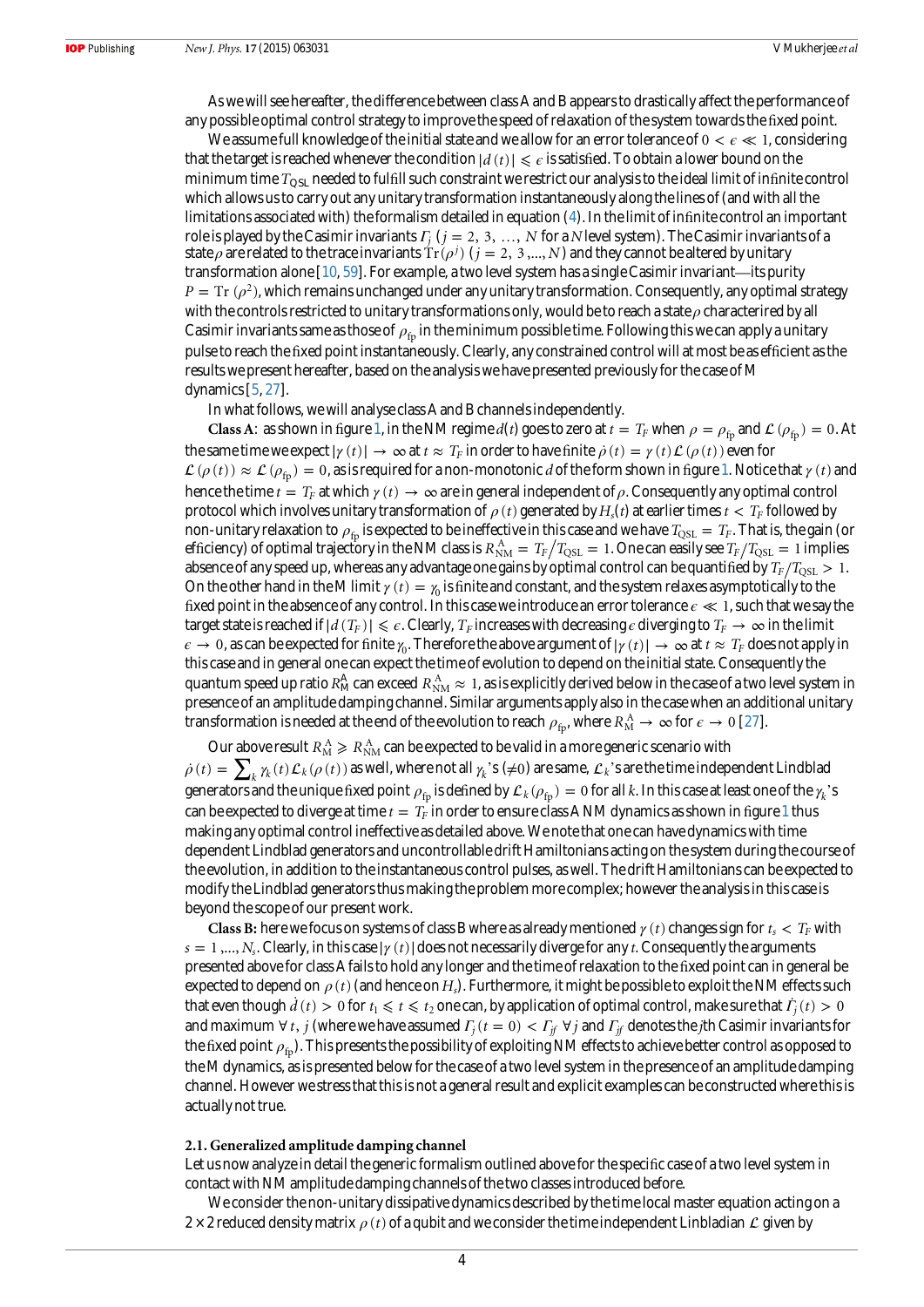$$
\mathcal{L}(\rho(t)) = \mathcal{L}_1(\rho(t)) + e^{\beta} \mathcal{L}_2(\rho(t)),
$$
\n
$$
\mathcal{L}_1(\rho(t)) = \left(\sigma_{+}\rho(t)\sigma_{-} - \frac{1}{2} \{\sigma_{-}\sigma_{+}, \rho(t)\}\right),
$$
\n
$$
\mathcal{L}_2(\rho(t)) = \left(\sigma_{-}\rho(t)\sigma_{+} - \frac{1}{2} \{\sigma_{+}\sigma_{-}, \rho(t)\}\right),
$$
\n(5)

<span id="page-5-0"></span>with  $\sigma_{\pm}$  being the raising/lowering qubit operators and  $1/\beta$  gives the temperature of the bath. The system evolution is given by equation ([2\)](#page-2-0), and we will focus on two different functional dependence of the parameter *γ* (*t*) corresponding to the class A and B dynamics. We will analyze the system evolution following the Bloch vector  $\vec{r}$  representing the state  $\rho = (I + \vec{r} \cdot \vec{\sigma})/2$  inside the Bloch sphere, where the unitary part of the dynamics generated by  $H_s$  induce rotations, thus preserving the purity  $P = (1 + |\vec{r}|^2)/2$ . In contrast, in general the action of the noise is expected to modify the purity as well.

Class A: an example of this class of dynamics is obtained under the assumption

$$
t \quad \frac{tg}{g} \quad \frac{tg}{g} \quad g \quad \sqrt{}
$$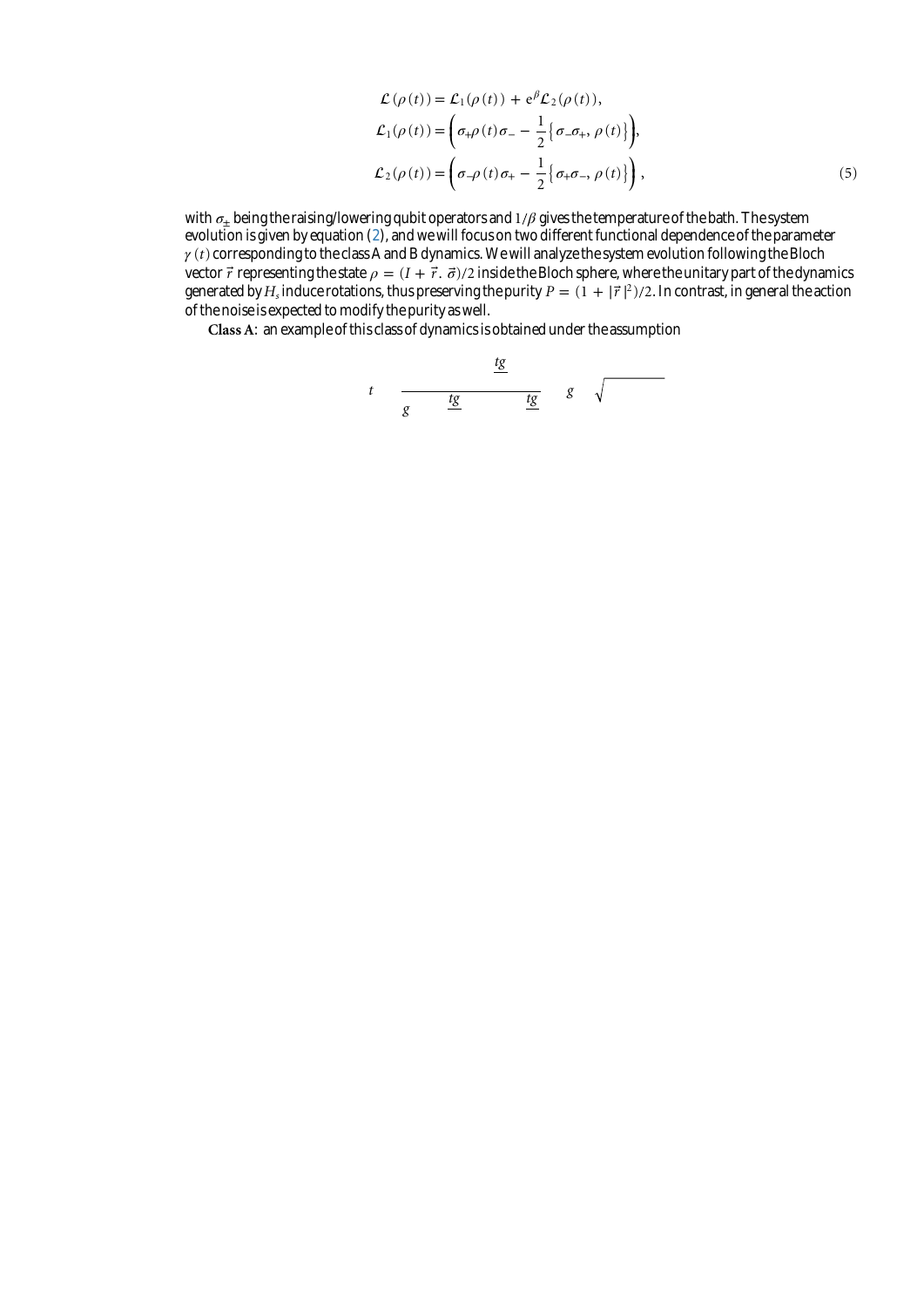<span id="page-6-0"></span>

its width in time  $\delta t \ll 1/[\gamma_0({\rm e}^{\beta}+1)]$  in the M limit of  $\lambda \gg \gamma_0$ , while in the NM limit  $\lambda \ll \gamma_0$  one has  $\delta t \ll 1 / \sqrt{\lambda \gamma_0 (e^{\beta} + 1)}$ .

Class B: finally, we investigate a particular case belonging to the class B dynamics and compare it to the previous case. As in the previous case we consider a time evolution described by a master equation equation [\(2](#page-2-0)) with  $\mathcal L$  given by equation ([5\)](#page-4-0); however for our present purpose we formulate a  $\gamma(t)$  given by

$$
\gamma(t) = e^{-\zeta t} \cos(\Omega t) \tag{8}
$$

with ζ, Ω being two positive constants satisfying the CP condition equation [\(3](#page-2-0)). With this choice, in the absence of the control Hamiltonian, NM effects manifest themselves for  $(2n + 1)\pi/2 < \Omega t < (2n + 3)\pi/2$  for integer  $n \geq 0$  as  $\gamma(t)$  changes sign at  $\Omega t = (2n + 1)\pi/2$ , simultaneously altering the sign of  $d(t)$  to  $d(t) > 0$ . With a proper choice of parameters one can make  $\gamma(t)$  (and hence  $d(t)$ ) exhibit oscillatory dynamics for  $1 > d > 0$ . As for the previous example, also in this case the extremals of *v* are independent of  $\gamma(t)$  and determined by  $\mathcal{L}(\rho(t))$ only. Therefore they occur at exactly the same points as for class A ([6\)](#page-5-0), i.e., at  $\theta = 0$ ,  $\pi$  and arccos( $r/r_f$ ). In this case an instantaneous pulse would correspond to its time width  $\delta t \ll \min\{1/\zeta, 1/\Omega, 1/(e^{\beta} + 1)\}\$ .

The unconstrained optimal strategies are now modified as follows. In the case of cooling, the optimal strategy is to follow the path  $\theta=\pi$  for  $0\leqslant t< T_{\rm QSL}^{\rm cool}$  , during which time the purity increases monotonically, where we have assumed the system reaches the target at  $t = T_{\text{OSL}}^{\text{cool}} < \pi/(2\Omega)$  for simplicity. Consequently the optimal strategy demands a single pulse at time  $t = 0$  only to make  $\theta = \pi$ , which corresponds to an evolution operator of the form  $v_{fin} \circ D \circ \nu_{in}$ . Clearly, this evolution is CPT as already discussed in section [1](#page-1-0) with D depending on  $\gamma_t$  and  $\mathcal L$  (see equations [\(5](#page-4-0)) and (8)) and is thus possible to implement physically. In figure [3](#page-7-0)(a) we report the speedup obtained by such optimal strategy for different values of Ω in equation (8), where we have taken  $\epsilon = 0.01$  large enough so that  $\Omega T_{\rm QSL}^{\rm cool} < \pi/2$ . In this case we arrive at the M limit by setting  $\Omega = 0$ ; as can be clearly seen the speed up in the NM limit is such that  $R^{\,\rm B}_{\rm NM} > R^{\,\rm B}_{\rm M}, \,\forall\,\Omega>0$  showing that there exist scenarios where NM effects can be exploited to improve the control effectiveness. On the contrary, if the system does not reach the target for  $\Omega T_{\rm OSI}^{\rm cool} < \pi/2$ , the optimal strategy changes: at  $\Omega t = \pi/2$ ,  $\gamma(t)$  and hence v change sign, leading to decrease (increase) of purity for  $\theta = \pi$  ( $\theta = 0$ ). Interestingly, we can take advantage of this effect by making  $\theta = 0$  at  $t = \pi/(2\Omega)$ , where v exhibits a maximum for  $\gamma(t) < 0$ . As mentioned before, application of a unitary pulse during the course of an evolution may change the form of  $\gamma(t)$  and  $\mathcal L$  (see equation [\(4\)](#page-2-0)). However, for simplicity let us assume *v* changes sign at  $t = (2n + 1)\pi/2$  and assumes extremum values at  $\theta = 0$ ,  $\pi$  and arccos(  $-r$  *r*<sub>fp</sub>) even in presence of unitary control. One can easily extend our analysis to a more generic case where the simplifying assumptions do not hold by following the path of maximum (minimum)  $\nu$  for cooling (heating). Let us first consider the case where the system reaches the target  $r_z = r_f - \epsilon$  at  $t = T_{\text{QSL}}^{\text{cool}} < 3\pi/(2\Omega)$ . In such a scenario, as depicted in figure [3](#page-7-0) (b), we let the system evolve freely for  $\pi/(2\varOmega) < t \leqslant T_{\rm QSL}^{\rm cool}$  , following which we take the system to  $\theta = \pi$  and  $r_z = -r_f + \epsilon$ , thus obtaining the desired goal. Clearly, an optimal path exists in case of the class B NM channel, which if possible to be followed by application of suitable unitary controls, helps in cooling and in particular might make it possible to reach the fixed point in finite time (if  $\epsilon = 0$ ). Generalization to the case  $\Omega T_{\rm OSL}^{\rm cool} > 3\pi/2$  where multiple  $\pi$  rotations are needed is straightforward. However, we emphasize that the strategy presented above for  $\Omega T_{\rm OSL}^{\rm cool} > \pi/2$  follows an evolution operator of the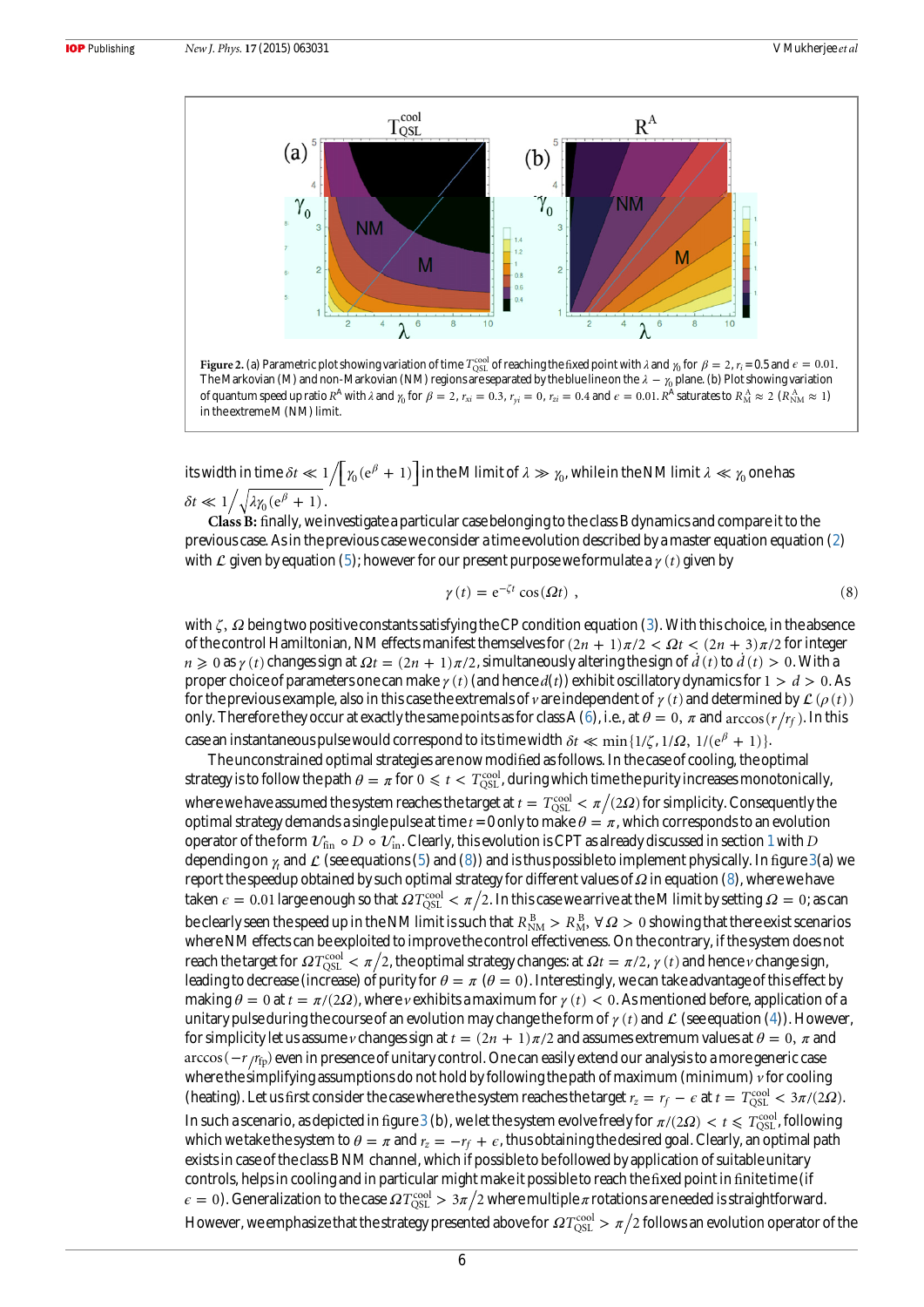<span id="page-7-0"></span>

Figure 3. (a) Plot showing the variation of the ratio of the gains  $R^{\rm \,B}_{\rm NM}/R^{\rm \,B}_{\rm M}$  of the optimal trajectory as a function of  $\Omega$  in case of class B (cooling) with  $\gamma(t) = \exp(-t)\cos(\Omega t)$ ,  $\beta = 2$ ,  $\epsilon = 0.01$  and initial state given by  $r_{xi} = 0.3$ ,  $r_{yi} = 0$ ,  $r_{zi} = 0.4$ . Clearly gain  $R_M^B$  $(=3.4)$  in the M limit  $\Omega = 0$ , shown by the green dot, is less than that  $(R_{NM}^B)$  in the NM limit  $\Omega > 0$ . (b) Schematic diagram showing optimal path in the *x*–*z* plane of the Bloch sphere (red curve) in case of cooling a qubit in class B (equation [\(8\)](#page-6-0)), when we start from an arbitrary state  $\rho_i$ . The fixed point  $\rho_f$  is denoted by brown star.

form equation ([4](#page-2-0)) with unitary pulses applied at intermediate times. Consequently our analysis gives a lower bound to  $T_{\rm QSL}^{\rm cool}$  only, achieved by following the optimal path shown in figure 3(b), for which at present we do not have any implementation strategy.

Finally, we address the problem of heating the system in the shortest possible time, which amounts to minimizing  $\gamma \forall t$ . Therefore, the optimal path dictates to set  $\theta = 0$  at  $t = 0$  and then let it evolve freely till  $\Omega t = \pi/2$ , where  $\gamma(t)$  and hence *v* change sign. Unfortunately in contrast to the cooling problem, now  $\nu > 0$ ∀ *θ* making it impossible to take advantage of the NM effects to accelerate the evolution. However, even in this case one can always minimize the unwanted effect of information backflow for  $\gamma(t) < 0$  by increasing  $\theta$  to  $\theta = \arccos(-r_{\text{fp}}/r)$  where *v* has a minimum.

# 3. Conclusion

We have studied the effectiveness of unconstrained optimal control of a generic quantum system in the presence of a NM dissipative bath. Contrary to common expectations, the speedup does not crucially depend on the Markovian versus NM divide, but rather on the specific details of the NM evolution. We showed that the speed up drastically depends on whether the system dynamics is monotonic or not before reaching the fixed point for the first time, as determined by the trace distance to the fixed point (class A and B dynamics respectively). Indeed, in the former case, the speed up obtained via optimal control is always higher in presence of a Markovian bath as compared to a NM one, while the reverse can be true in the latter case. Finally, we have presented some specific examples of these findings for the case of a two level system subject to an amplitude damping channel. Note that, in the more realistic scenario where one can apply control pulses of finite strength only, the presented results serve as theoretical bounds to the optimal control effectiveness.

# Acknowledgments

The authors acknowledge Andrea Mari, Andrea Smirne, Alberto Carlini and Eric Lutz for helpful discussions. We ackowledge support from the Deutsche Forschungsgemeinshaft (DFG) within the SFB TR21 and the EU through EU-TherMiQ(Grant Agreement 618074), QUIBEC, SIQS, the STREP project PAPETS and QUCHIP.

# Appendix. Class A optimal strategy

Analysis of  $v(r, \theta, t) = -\gamma(t)(e^{\beta} - 1)r \left[ \cos \theta + \frac{r}{2r_{\text{fp}}}(1 + \cos^2 \theta) \right]$ 2  $\theta$ , t) =  $-\gamma$  (t) (e<sup> $\beta$ </sup> - 1) r  $\left[\cos \theta + \frac{r}{2r_{\text{fp}}}(1 + \cos^2 \theta)\right]$  shows the optimal strategy in case of cooling is to apply a unitary pulse at  $t = 0$  so as to rotate  $\vec{r}$  to  $\theta = \pi$ . Following this we switch off the control and allow the qubit to relax by the application of the dissipative bath alone for a time  $t=T_{\rm QSL}^{\rm cool}$  , till it reaches  $r$  (  $T_{\rm QSL}^{\rm cool}$  )  $=$   $r_{\rm fp}$   $\epsilon.$  In contrast, while considering the problem of minimizing the time taken to heat the qubit, the optimal strategy is to first rotate the Bloch vector to  $\theta = 0$ . As before, we then turn off the unitary control and let it relax till it reaches (0, 0,  $r_{fp}$ ), following which we apply a second unitary pulse to take the system to the fixed point  $\vec{r}_{\text{fp}}$  [[27](#page-9-0)].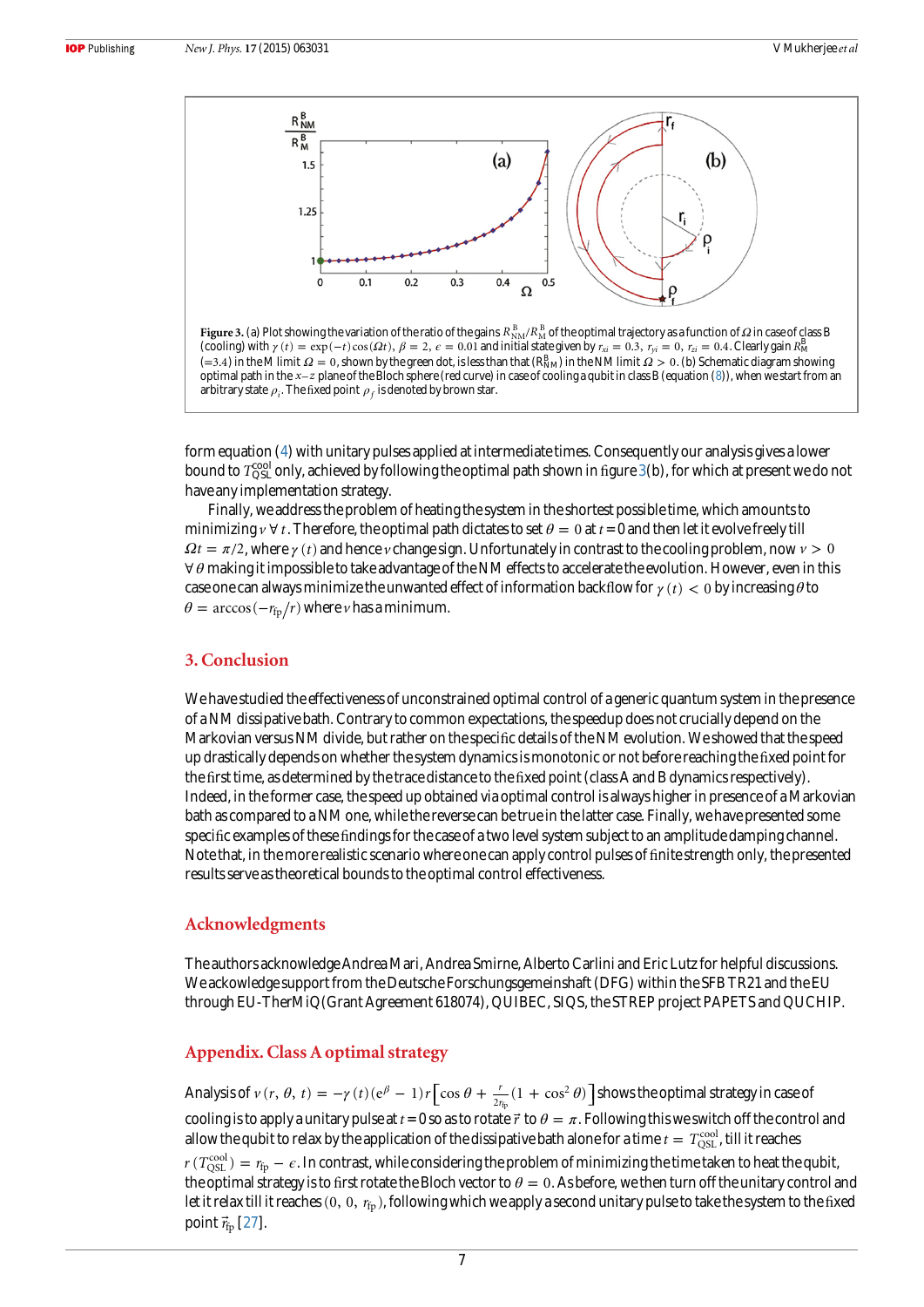<span id="page-8-0"></span>We use the optimal strategy formalism presented above to arrive at the minimum time  $T_{\rm QSL}^{\rm cool}$  needed to cool the system in the different limits. The time for cooling in the M limit  $\lambda/\gamma_0 \to \infty$  is given by

$$
\lim_{\lambda/\gamma_0 \to \infty} T_{\text{QSL}}^{\text{cool}} \approx \frac{1}{\gamma_0 (1 + \mathbf{e}^\beta)} \ln \frac{r_{\text{fp}} - r_i}{\epsilon},\tag{9}
$$

whereas the same in the NM limit is

$$
\lim_{\lambda/\gamma_0 \to 0} T_{\text{QSL}}^{\text{cool}} \approx \sqrt{\frac{2}{\lambda \gamma_0}} \left[ \frac{\pi}{2} - \left( \frac{\epsilon}{r_{\text{fp}} - r_i} \right)^{\frac{1}{[2(\exp(\beta) + 1)]}} \right]. \tag{10}
$$

On the other hand, following the optimal strategy to heat the qubit one gets

$$
\lim_{\lambda/\gamma_0 \to \infty} T_{\text{QSL}}^{\text{heat}} \approx \frac{1}{\gamma_0 (1 + \mathbf{e}^{\beta})} \ln \left[ \frac{r_{\text{fp}} + r_i}{2r_{\text{fp}} + \epsilon} \right] \tag{11}
$$

in the M limit, while in the NM limit it is

$$
\lim_{\lambda/\gamma_0 \to 0} T_{\text{QSL}}^{\text{heat}} \approx \sqrt{\frac{2}{\lambda \gamma_0}} \cos^{-1} \left[ \left( \frac{2r_{\text{fp}} + \epsilon}{r_i + r_{\text{fp}}} \right)^{\frac{1}{2(\exp(\beta) + 1)}} \right]. \tag{12}
$$

As can be easily seen, one needs to consider a non-zero  $\epsilon$  in order to keep the time of cooling finite in the M limit while we can set it exactly to 0 in the other cases and yet reach the fixed point in finite time.

In contrast to the results derived above, the advantage one gains by application of optimal control presents a completely different picture. As before, one can understand this from the the quantum speed-up ratio  $R^\mathrm{A} = \left. T_\mathrm{F} \middle/ T_\mathrm{QSL}. \right.$  In the M limit  $\lambda/\gamma_\mathrm{0} \to \, \infty, \, \gamma \left( t \right) \approx \gamma_\mathrm{0}$  one gets

$$
T_F \approx \frac{2}{\gamma_0 \left(1 + e^{\beta}\right)} \ln \frac{|r_{xi}|}{\epsilon},\tag{13}
$$

where we have assumed  $r_{xi} \gg \epsilon$ , which is typically the case for  $\epsilon \to 0$ . In the case of cooling, as can be seen from equations (9) and (13),  $R_M^A \approx 2$  in the M limit as long as  $r_{xi}$ ,  $(r_{fp} - r_i) \gg \epsilon$  and  $\epsilon \to 0$ . On the other hand, the NM limit of  $\lambda/\gamma_0 \rightarrow 0$  yields

$$
T_F \approx \sqrt{\frac{2}{\lambda \gamma_0}} \left[ \frac{\pi}{2} - \left( \frac{\epsilon}{r_{x0}} \right)^{2/(\exp{(\beta)} + 1)} \right],\tag{14}
$$

thus reducing the gain to  $R_{NM}^A \approx 1$  in the limit of  $\epsilon \to 0$  (see figure [2](#page-6-0)(b)). In case of heating we have

$$
\lim_{\epsilon \to 0} R_M^{\text{A}} \approx 2 \frac{|\ln \epsilon|}{\ln \left[ \frac{r_{\text{fp}} + r_i}{2r_{\text{fp}}} \right]}\n \tag{15}
$$

in the M limit, while the same in the NM limit is

$$
\lim_{\epsilon \to 0} R_{\text{NM}}^{\text{A}} \approx \frac{\pi/2}{\cos^{-1} \left[ \left( \frac{2r_{\text{fp}}}{r_{\text{i}} + r_{\text{fp}}} \right)^{\frac{1}{2(\exp(\beta) + 1)}} \right]},\tag{16}
$$

which again implies the gain is much higher in the M limit for  $\epsilon \to 0$ .

## References

- [1] Krotov V F 1996 Global Methods in Optimal Control Theory (New York: Dekker)
- [2] Bloembergen N and Yablonovitch E 1978 Phys. Today [31](http://dx.doi.org/10.1063/1.2995035) 23
- Zewail A H 1980 Phys. Today [33](http://dx.doi.org/10.1063/1.2913821) 25
- [3] Brif C, Chakrabarti R and Rabitz H 2010 New J. Phys. 12 [075008](http://dx.doi.org/10.1088/1367-2630/12/7/075008) [4] Stefanatos D, Khaneja N and Glaser S J 2004 Phys. Rev. A69 [022319](http://dx.doi.org/10.1103/PhysRevA.69.022319)
- Stefanatos D, Khaneja N, Glaser S J and Khaneja N 2005 Phys. Rev. A72 [062320](http://dx.doi.org/10.1103/PhysRevA.72.062320)
- [5] Tannor D J and Bartana A 1999 J. Phys. Chem. A 103 [10359](http://dx.doi.org/10.1021/jp992544x)
- [6] Warren W, Rabitz H and Dahleb M 1993 Science 259 [1581](http://dx.doi.org/10.1126/science.259.5101.1581)
- [7] Torrontegui E, Ibáñez S, Martinez-Garaot S, Modugno M, del Campo A, Guéry-Odelin D, Ruschhaupt A, Chen X and Muga J G 2013 Adv. At. Mol. Opt. Phys. 62 [117](http://dx.doi.org/10.1016/b978-0-12-408090-4.00002-5)
- [8] Walmsley I and Rabitz H 2003 Phys. Today [56](http://dx.doi.org/10.1063/1.1611352) 43